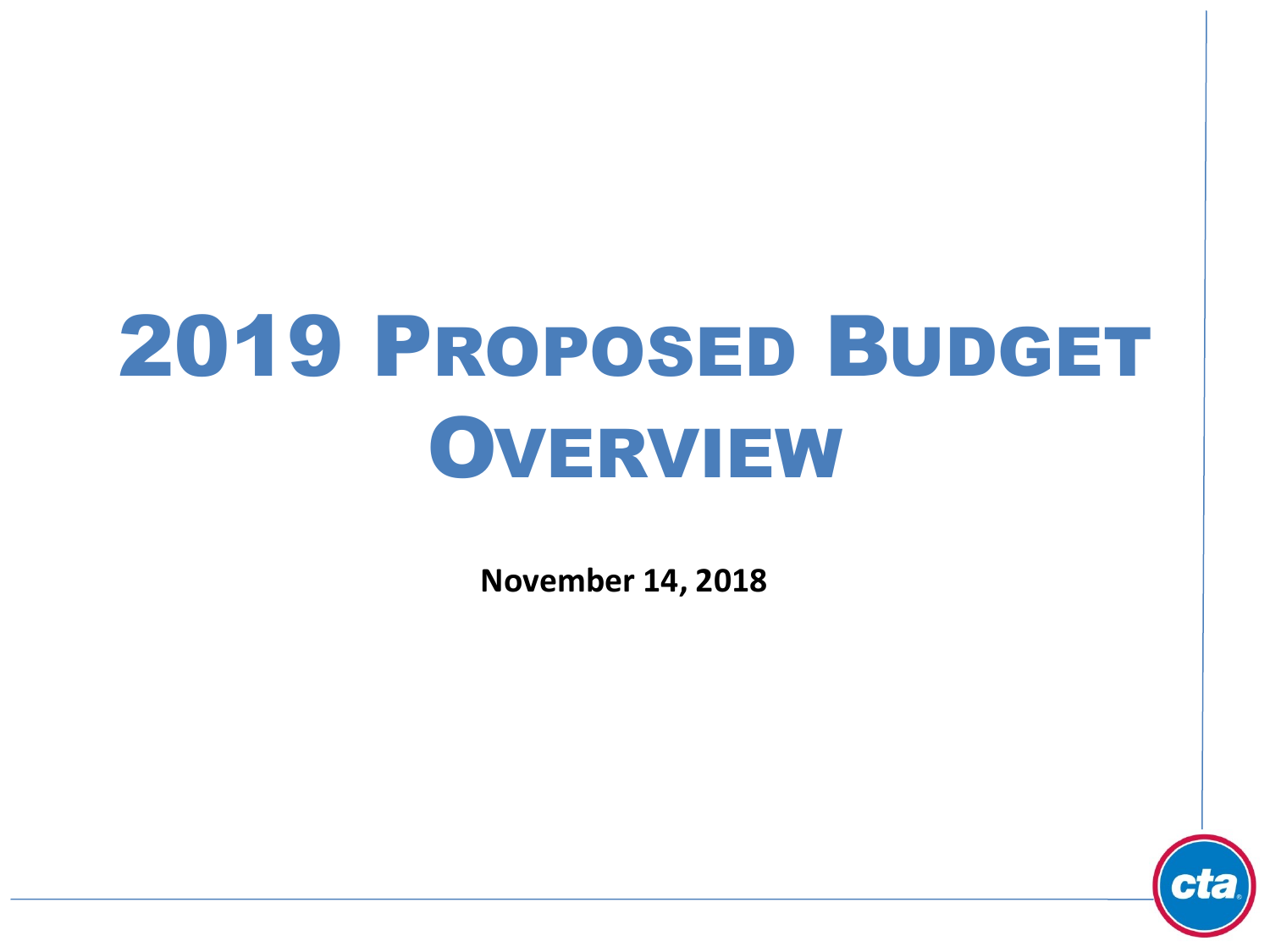### 2019 PROPOSED BUDGET OVERVIEW

- **2019 Budget proposal is a balanced budget that totals \$1.55B**  $\bigodot$
- **No fare increase or service cuts proposed for the 2019 budget**   $\bigcirc$
- **State cuts continue to impact the budget**
- **CTA continues to find cost savings and additional non-farebox revenues**

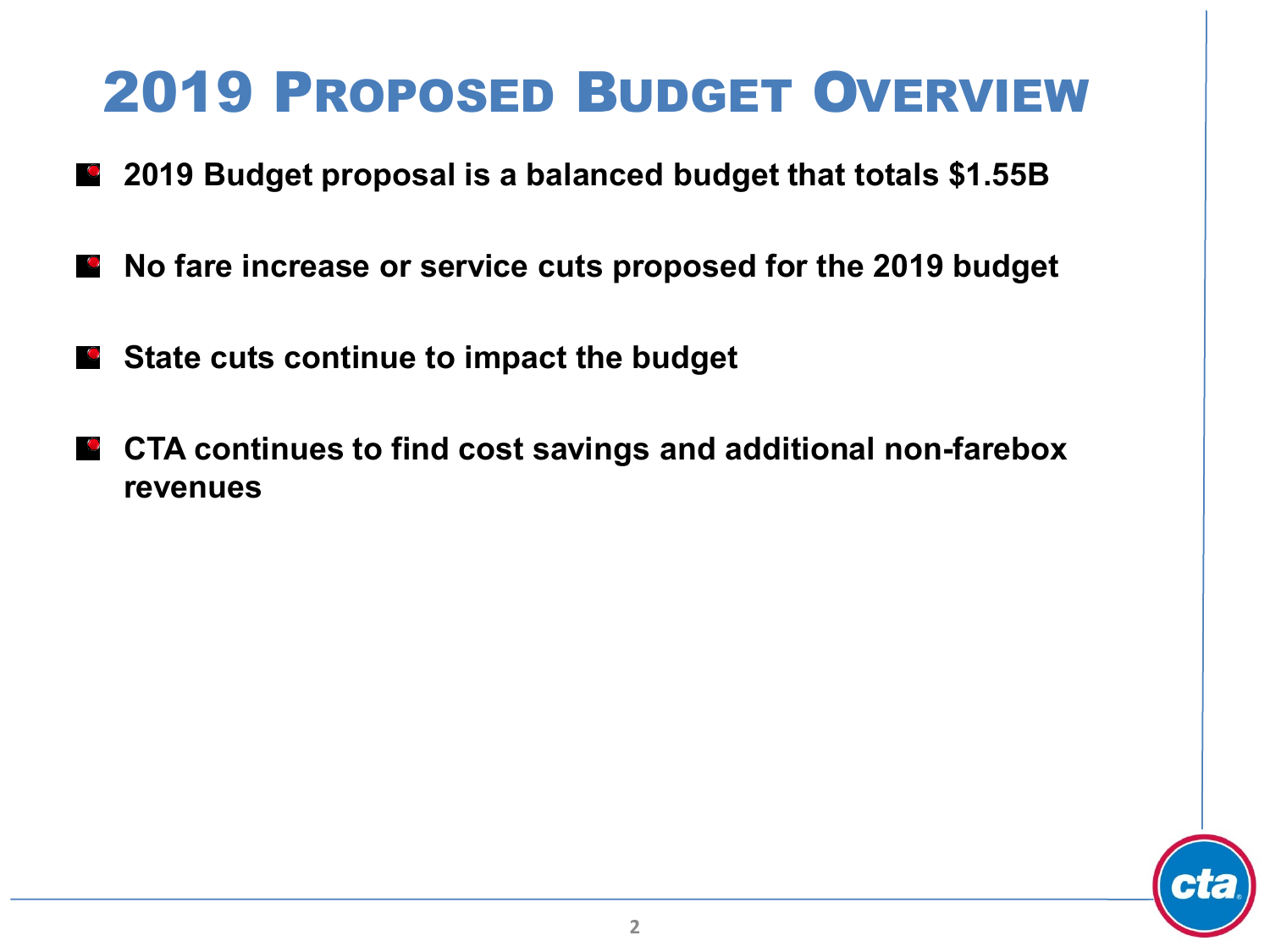### STATE BUDGET IMPACT

- **State cuts continue to impact both the operating and capital budget**
- **State budget cuts estimated at \$15M for 2019 due to 1.5% surcharge on sales tax receipts and 5% reduction to Public Transportation Funds (PTF)**
	- Assumes PTF and Reduced Fare Reimbursement funding is restored for the SFY 2020 Budget
- **There has been no state capital bill since 2009** 
	- **S** \$200M impact per year

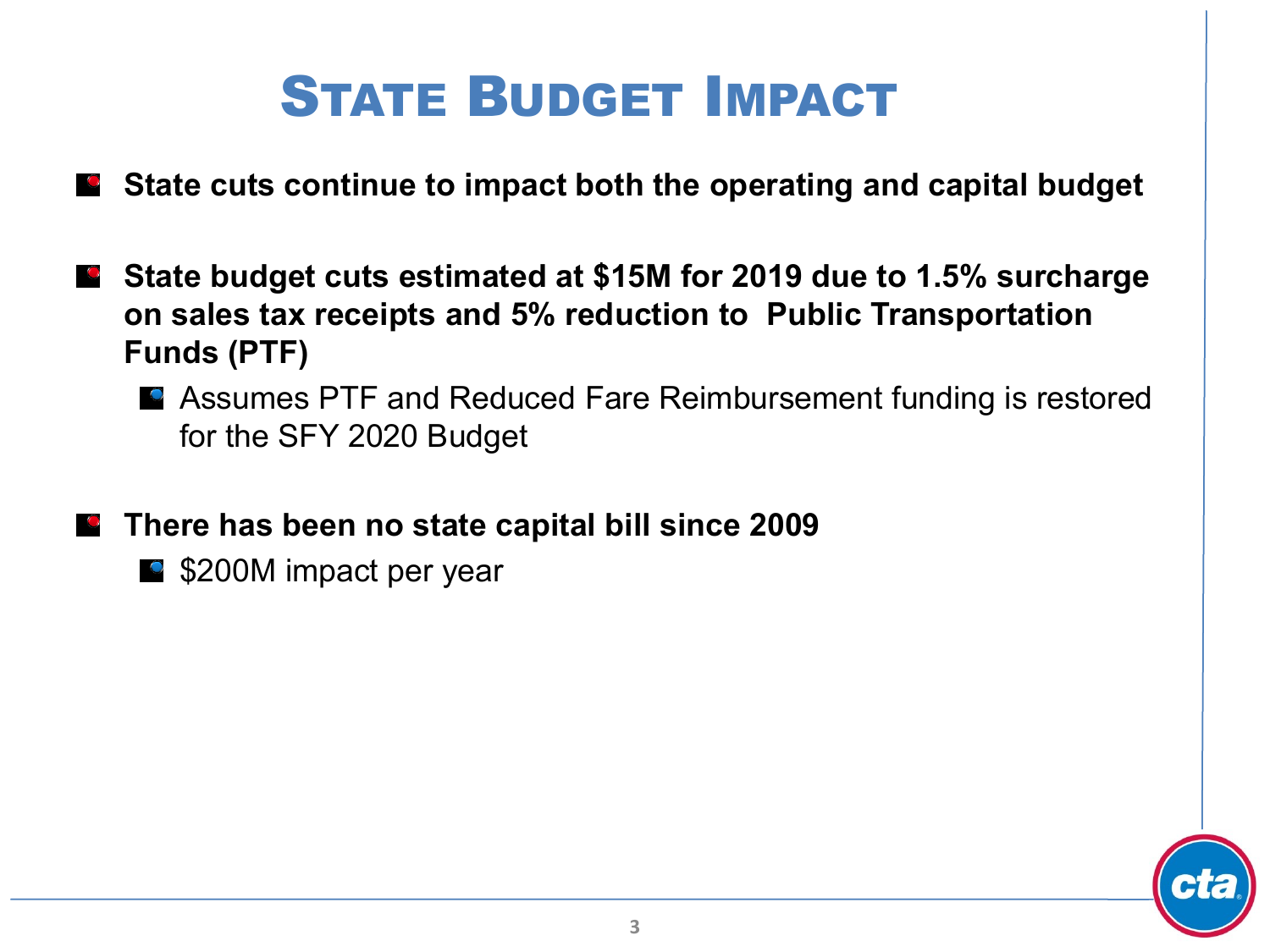### CTA CONTINUES TO TIGHTEN ITS BELT

**CTA continues to find cost savings and new non-farebox revenues** 

#### **The 2019 budget includes**

- $\blacksquare$  Cutting \$18.0M in labor costs freezing 150 positions
- Locking in fuel and power costs providing budget certainty and saving \$3.3M
- $\blacksquare$  Holding the line on contractual expenses
- **Since 2011, CTA has realized \$330M in cost savings and additional non-farebox revenues**
	- Over \$150M has been achieved during President Carter's tenure

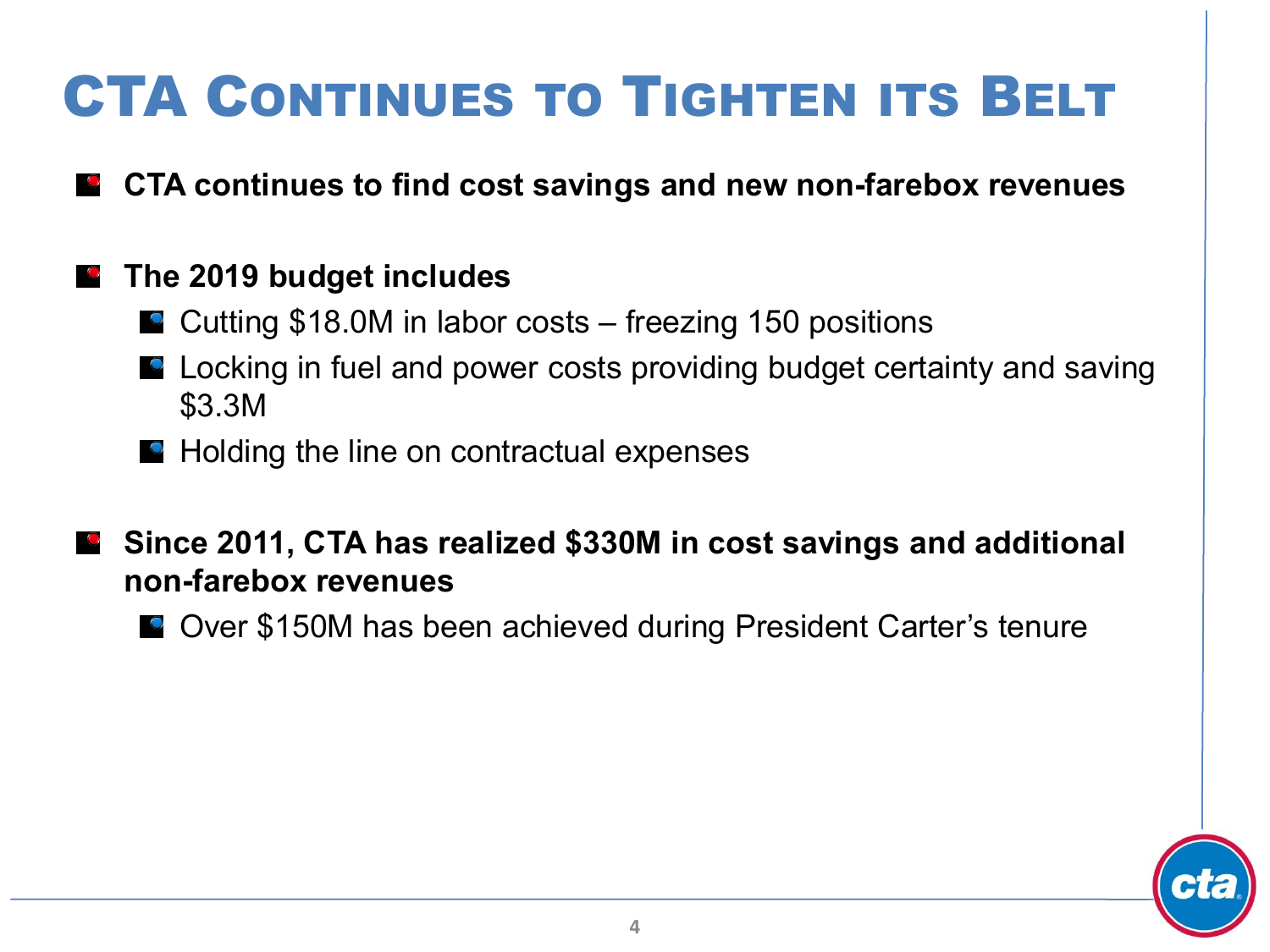### 2019 OPERATING BUDGET

#### **Expenses**

- **Required labor costs increase**
- $\blacksquare$  Fuel costs increase due to rising gas prices
- Debt service costs growing due to a lack of a State Capital bill

#### **Revenues**

- **P** Fare and pass revenues increase slightly based on current trends and full year of U-pass increase
- **P** Public funding growth based on RTA projections for Sales Tax growth and assumes restoration of State funding with SFY 2020 budget

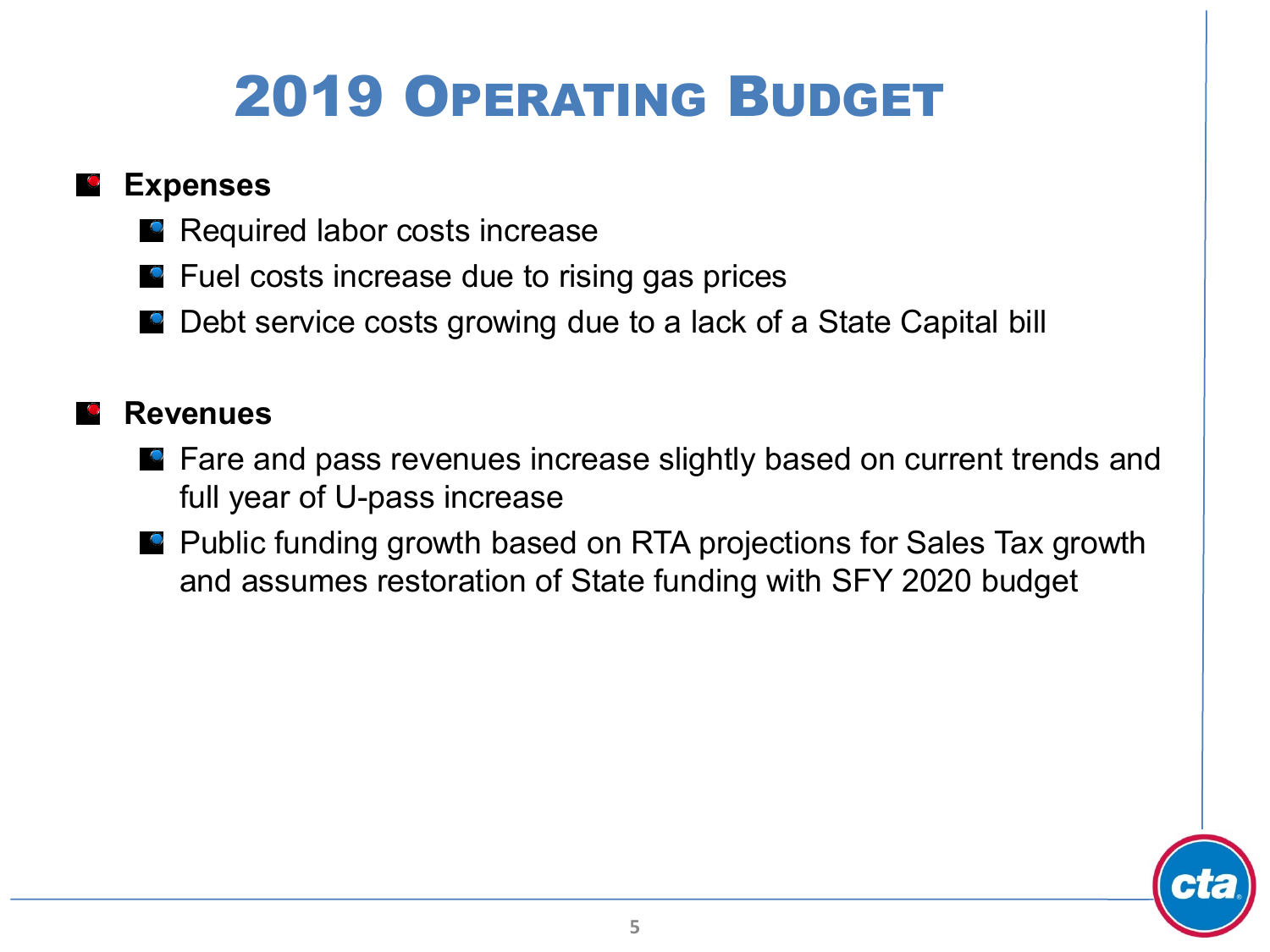# 2019-2023 PROPOSED CAPITAL IMPROVEMENT PROGRAM OVERVIEW